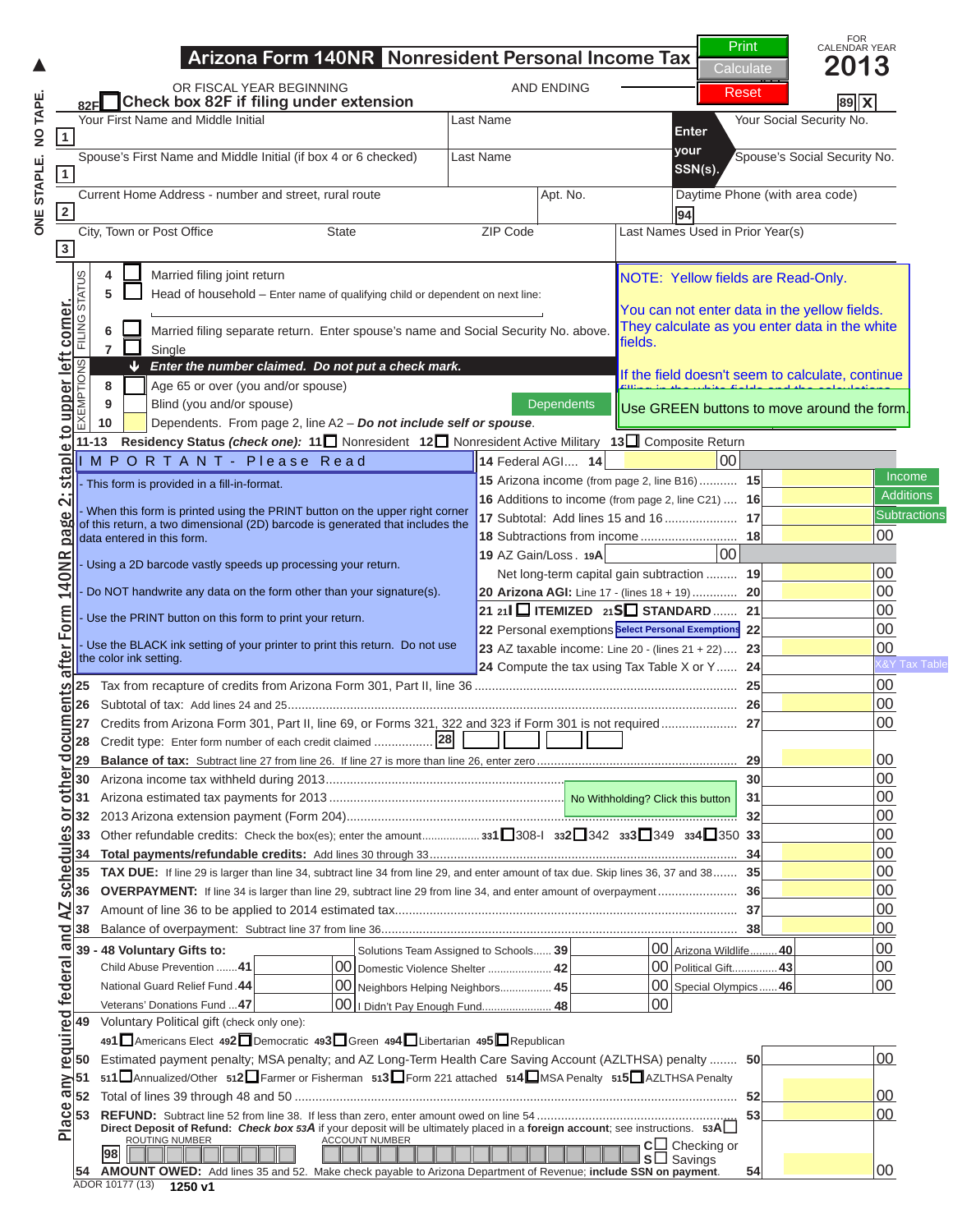# $\mathbb{N}$  is shown on page 1)  $\mathbb{N}$  is the page 1)  $\mathbb{N}$  is the page 1)  $\mathbb{N}$ **A2** Enter total number of persons listed in A1 here and on the front of this form, box 10; *also complete Part D below* ...... **A2** N O T I C E N O T I C E



### who are winwing this moccono **B4** Check box B4 if married and you are the spouse of an active duty military member <u>BE VOU ALE VIEWINU LIIIS INESSAUE.</u> If you are viewing this message,  $B_1: \mathbb{R}^1 \times \mathbb{R}^1 \cap \mathbb{T}^1 \times \mathbb{R}^1 \times \mathbb{R}^1 \times \mathbb{R}^1 \times \mathbb{R}^1 \times \mathbb{R}^1 \times \mathbb{R}^1 \times \mathbb{R}^1 \times \mathbb{R}^1 \times \mathbb{R}^1 \times \mathbb{R}^1 \times \mathbb{R}^1 \times \mathbb{R}^1 \times \mathbb{R}^1 \times \mathbb{R}^1 \times \mathbb{R}^1 \times \mathbb{R}^1 \times \mathbb{R}^1 \times \mathbb{R}^1 \times \mathbb{R}^$ **B8** Arizona income tax refunds .................................................................................................. **B8** 00 00 this is NOT a complete return.

**C20** Other additions to income. See instructions and attach your own schedule ........................................................................ **C20** 00  $\mathbf{T}_{\infty}$  is in the form on the front of the front of the form on the form on the front of the form on  $\mathbf{I}_{\infty}$  . The form on  $\mathbf{I}_{\infty}$  of the form on  $\mathbf{I}_{\infty}$  of the form of the form on  $\mathbf{I}_{\infty}$  **D22** Exemption: Age 65 or over. Multiply the number in box 8, page 1, by \$2,100 ..................................... **D22** 00 To print a completed **Figure 1, ITD: D24** Exemption: Dependents. Multiply the number in box 10, page 1, by \$2,300 ....................................... **D24** 00 **D25** Total exemptions: Add lines D22 through D24 ................................................................................... **D25** 00 click on the PRINT button.

**D31** Other subtractions from income. See instructions and attach your own schedule .............................................................. **D31** 00 **D32 Total:** Add lines D26 through D31. Enter here and on the front of this form on line 18 ....................................................... **D32** 00 Clicking the PRINT button  **E34** Enter the total net long-term capital gain or (loss). Enter the amount from your worksheet, line 12, column (c) ....... **E34** 00  **E35** Enter the net long-term capital gain from assets acquired after December 31, 2011 (from your worksheet, line 12, column (e)) ....... **E35** 00 **E36** MULTIPLIC DENTER LINE CARDINALION R I have read this return and any attachments with it. Under penalties of perjury, I declare that to the best of my knowledge and belief, they are true, correct and complete. Declaration of preparer (other than taxpayer) is based on all information of which preparer has any knowledge. one last time and  $\Box$ update the barcode. will perform the calculations